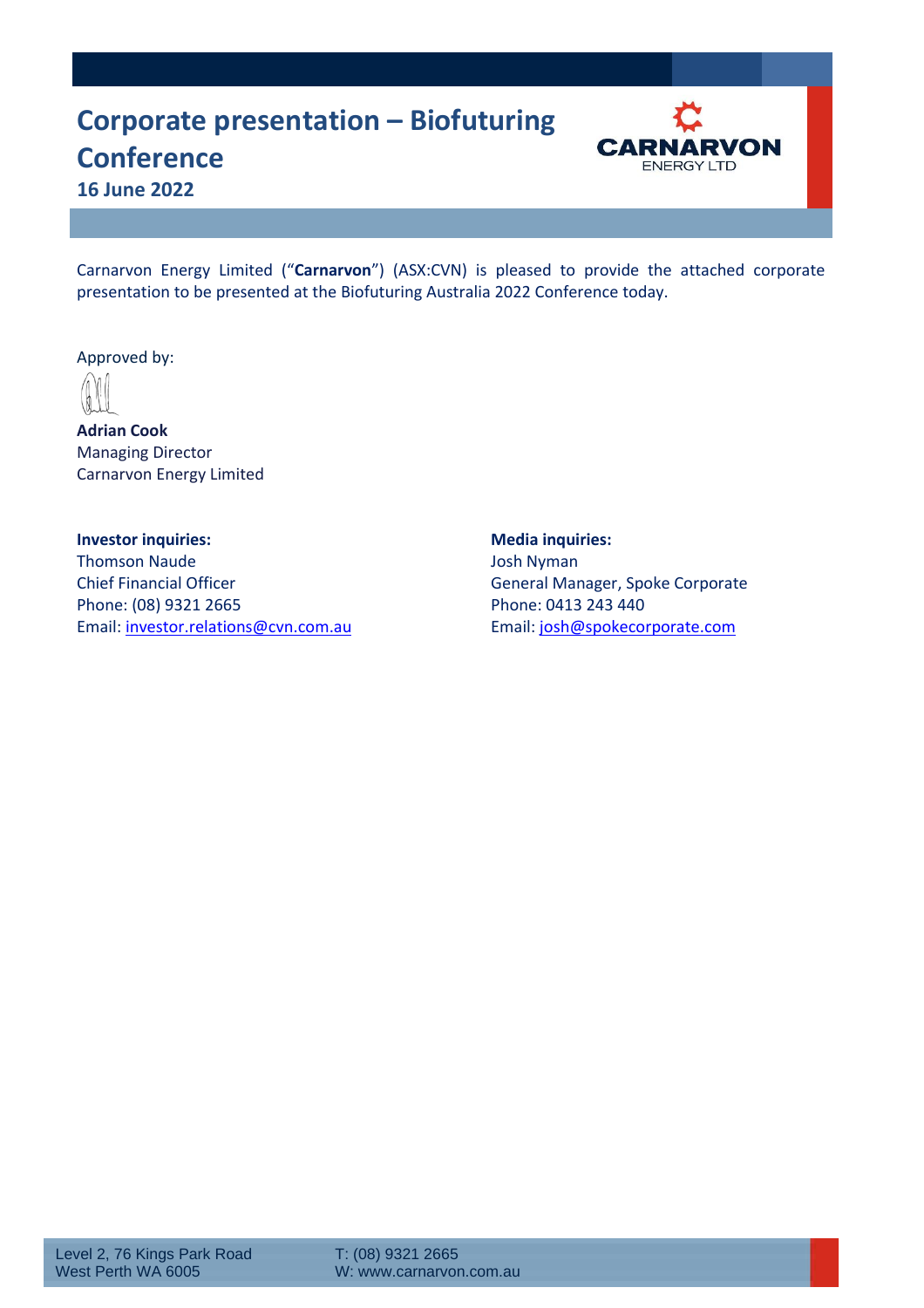# Carnarvon's Energy Transition Vision

ASX listed energy company (ASX:CVN)

BIOFUTURING 2022 CONFERENCE

16 JUNE 2022

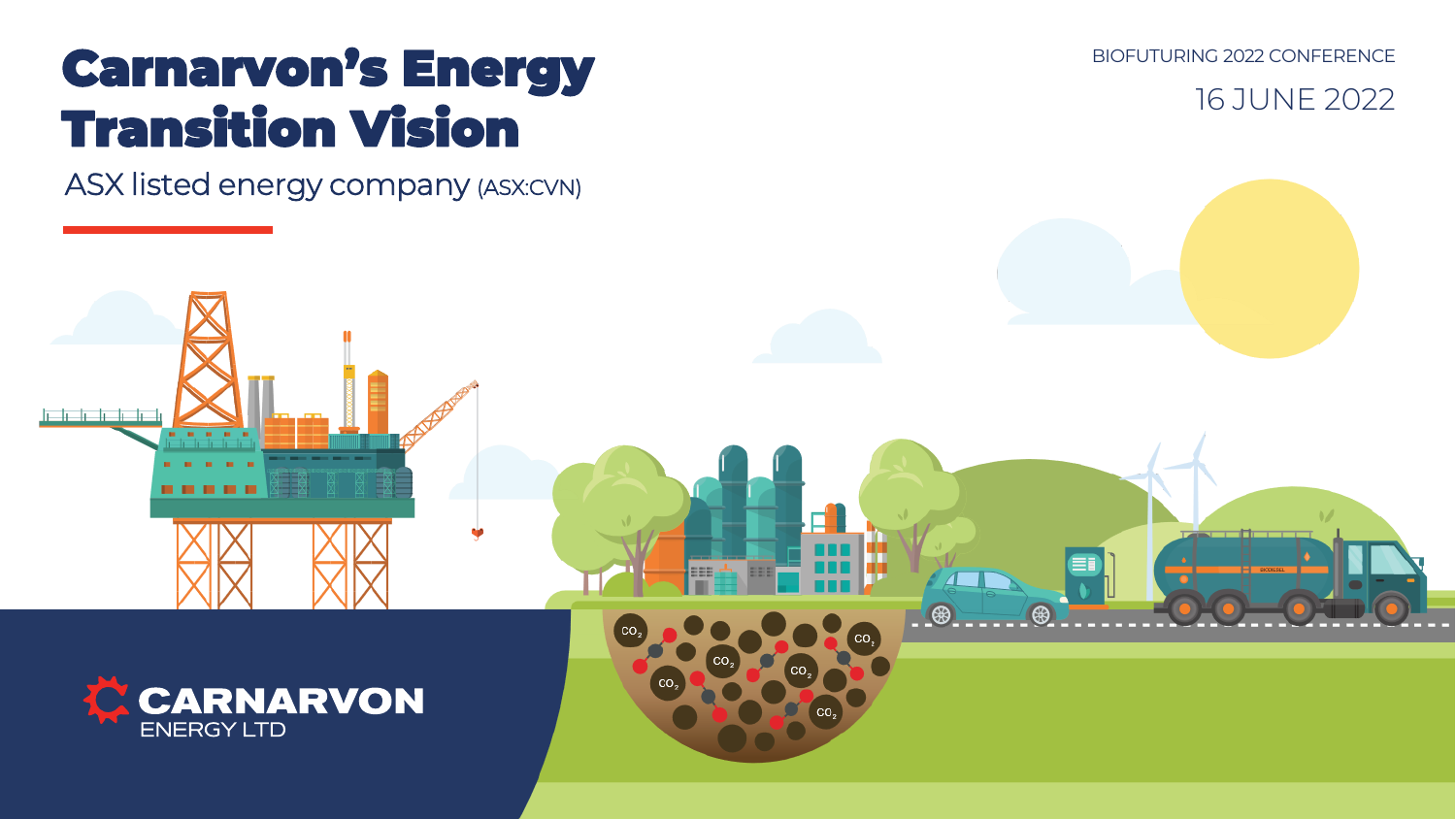## **Disclaimer**



The resource estimates outlined in this presentation are based on and fairly represent information and supporting documentation prepared by Carnarvon's Chief Operating Officer, Mr Philip Huizenga, who is a full-time employee of the company. Mr Huizenga has over 25 years experience in petroleum exploration and engineering. Mr Huizenga holds a Bachelor Degree in Engineering, a Masters Degree in Petroleum Engineering and is a member of the society of Petroleum Engineers. Mr Huizenga is qualified in accordance with the ASX Listing Rules and has consented to the form and context in which this statement appears.

All contingent and prospective resources presented in this presentation are prepared as at 20 August 2018, 15 October 2018, 15 July 2019 and 2 May 2022 pursuant to the announcements released to the ASX on 20 August 2018, 15 October 2018, 15 July 2019 and 2 May 2022. The estimates of contingent and prospective resources included in this presentation have been prepared in accordance with the definitions and guidelines set forth in the SPE-PRMS. Carnarvon is not aware of any new information or data that materially affects the information included in this presentation, and that all material assumptions and technical parameters underpinning the estimates in this presentation continue to apply and have not materially changed. Deterministic and probabilistic methods have been used to prepare the estimates of contingent resources. These contingent resources have been aggregated by arithmetic summation and hence the aggregate 1C may be a very conservative estimate, and the 3C may be a very optimistic estimate, due to the portfolio effects of arithmetic summation.

There are numerous uncertainties inherent in estimating reserves and resources, and in projecting future production, development expenditures, operating expenses and cash flows. Oil and gas reserve engineering and resource assessment are subjective processes of estimating subsurface accumulations of oil and gas that cannot be measured in an exact way. These prospective resource estimates have an associated risk of discovery and risk of development. Further exploration and appraisal is required to determine the existence of a significant quantity of potentially moveable hydrocarbons.

This presentation contains certain "forward looking statements" which involve subjective judgment and analysis and are subject to significant uncertainties, risks and contingencies including those risk factors associated with the oil and gas industry, many of which are outside the control of, change without notice, and may be unknown to Carnarvon, as are statements about market and industry trends, which are based on an interpretation of market conditions. Forward looking statements can generally be identified by the use of forward looking words such as "anticipate", "expect", "likely" "propose", "will", "intend", "should", "could", "m "propose", "believe", "forecast", "estimate", "target", "outlook", "guidance" and other similar expressions within the meaning of securities laws of applicable jurisdictions and include, but are not limited to, the future performance of Carnarvon.

No representation, warranty or assurance, express or implied, is given or made in relation to any forward looking statement. In particular no representation, warranty or assumption, express or implied, is given in relation to any underlying assumption or that any forward looking statement will be achieved. Actual and future events may vary materially from the forward looking statements and the assumptions on which the forward looking statements were based, because events and actual circumstances frequently do not occur as forecast and future results are subject to known and unknown risks such as changes in market conditions and regulations.

Given these uncertainties, readers are cautioned not to place undue reliance on such forward looking statements, and should rely on their own independent enquiries, investigations and advice regarding the information contained in this presentation. Any reliance by a recipient on the information contained in this presentation is wholly at the recipient's own risk.

Carnarvon and its related bodies corporate and their respective directors, officers, employees, agents and advisors disclaim any liability for any direct, indirect or consequential loss or damages suffered by a recipient as a result of relying on any statement in, or omission from, this presentation.

To the maximum extent permitted by law or any relevant ASX Listing Rules, Carnarvon and its related bodies corporate and their respective directors, officers, employees, advisors and agents disclaim any obligation or undertaking to disseminate any updates or revisions to the information in this presentation to reflect any change in expectations in relation to any forward looking statements or any such change in events, conditions or circumstances on which any such statements were based.

Nothing contained in this presentation constitutes investment, legal, tax or other advice. This presentation, and the information contained within it, does not take into account the investment objectives, financial situation or particular needs of any recipient. Before making an investment decision based on the information contained in this presentation you should consider seeking independent professional advice.

This presentation has been prepared by Carnarvon. No party other than Carnarvon has authorised or caused the issue of this presentation, or takes responsibility for, or makes any statements, representations or undertakings relating to, this presentation.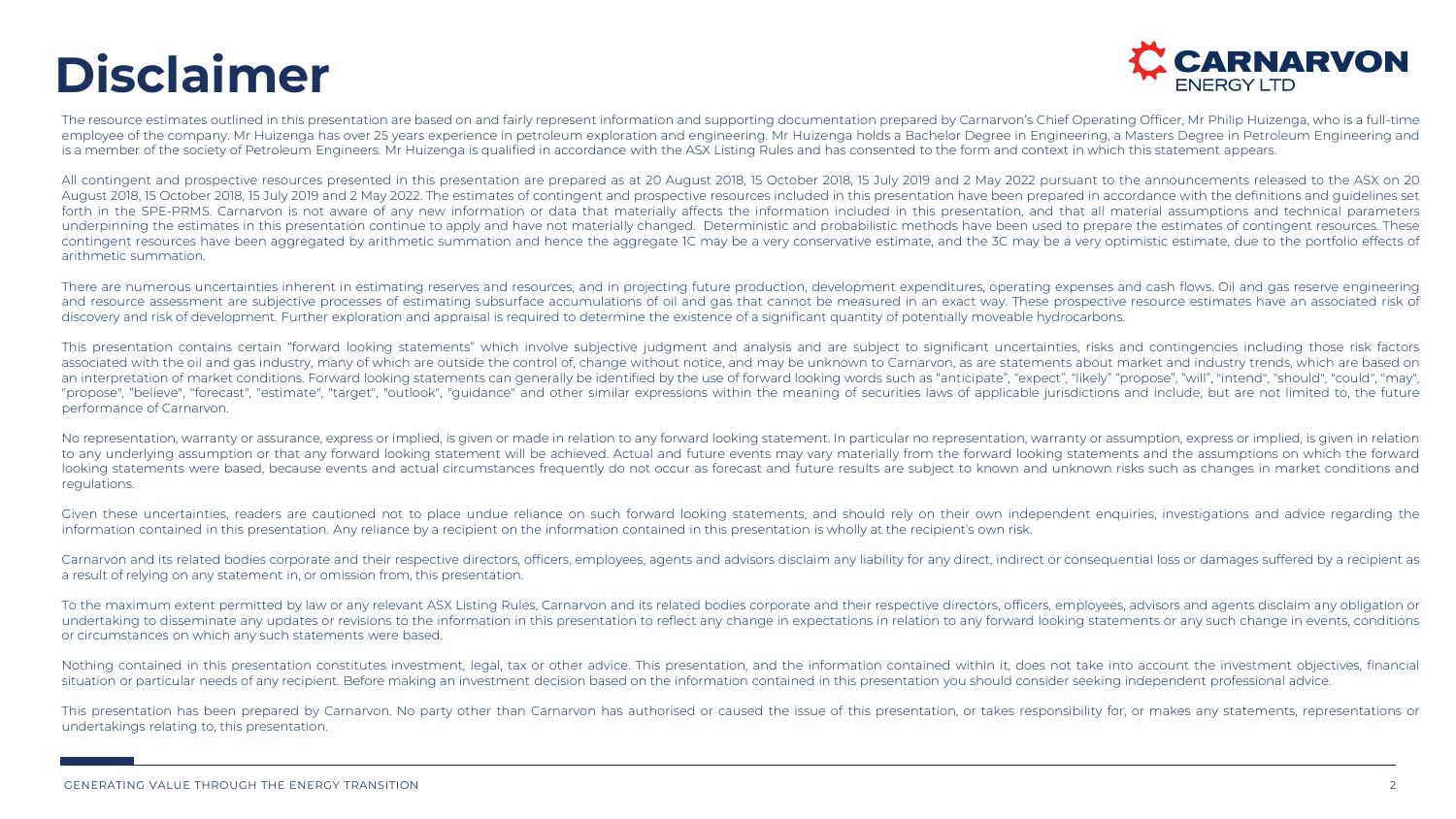

### *Strong demand for renewable diesel globally*

M litres/vear

Renewable Diesel consumption, World, 2010-2026

- ➢ **Global demand to triple**  from 2021 – 2026, according to the IEA
- ➢ **Increasing recognition**  of renewable diesel's lowcarbon and nil-capex burden for the end user
- ➢ **Supportive policies**

in the US and EU driving demand with Asian markets expected to follow



*Source: IEA Renewable diesel consumption (2021)*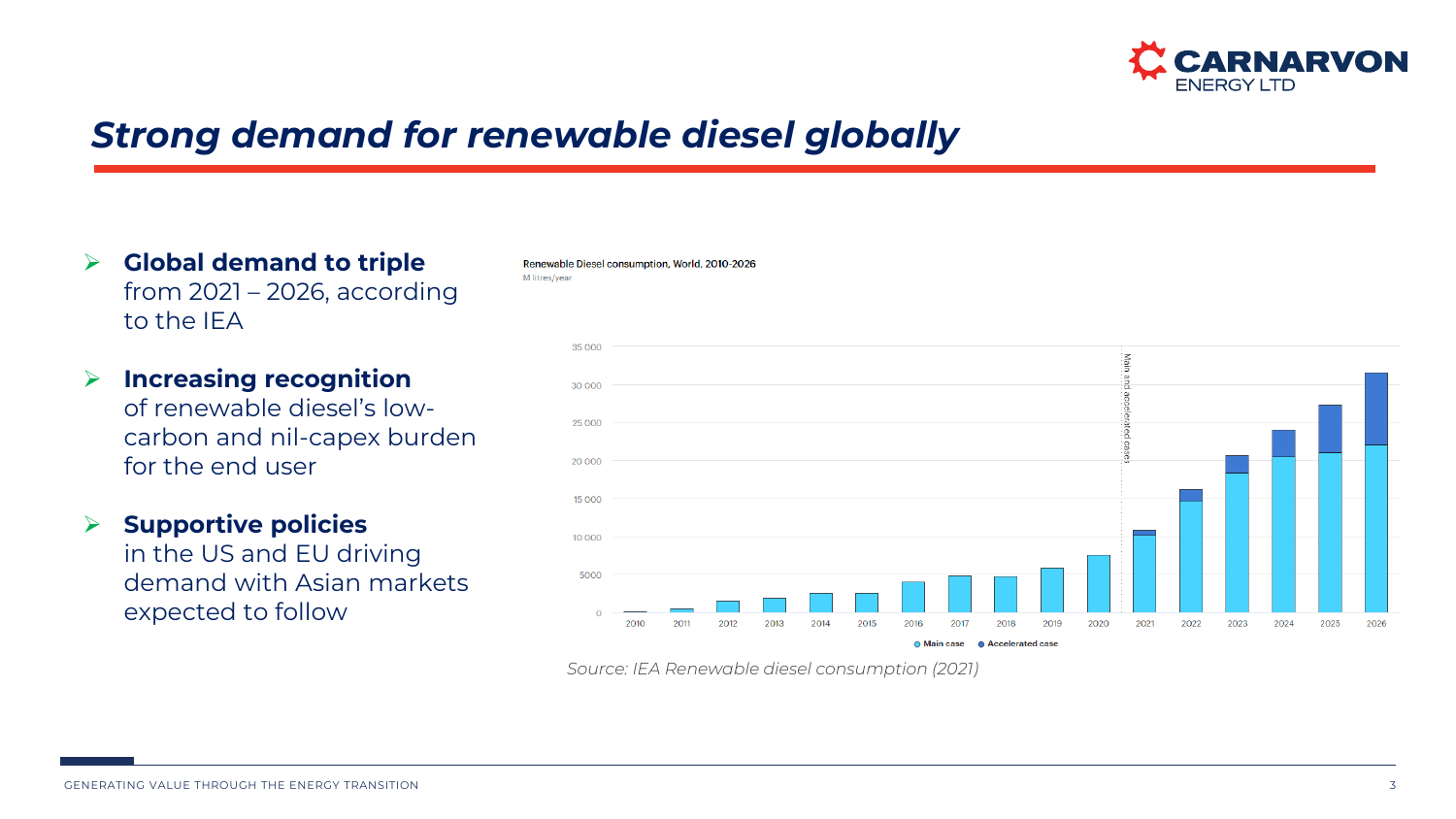

#### *Carnarvon's energy journey*

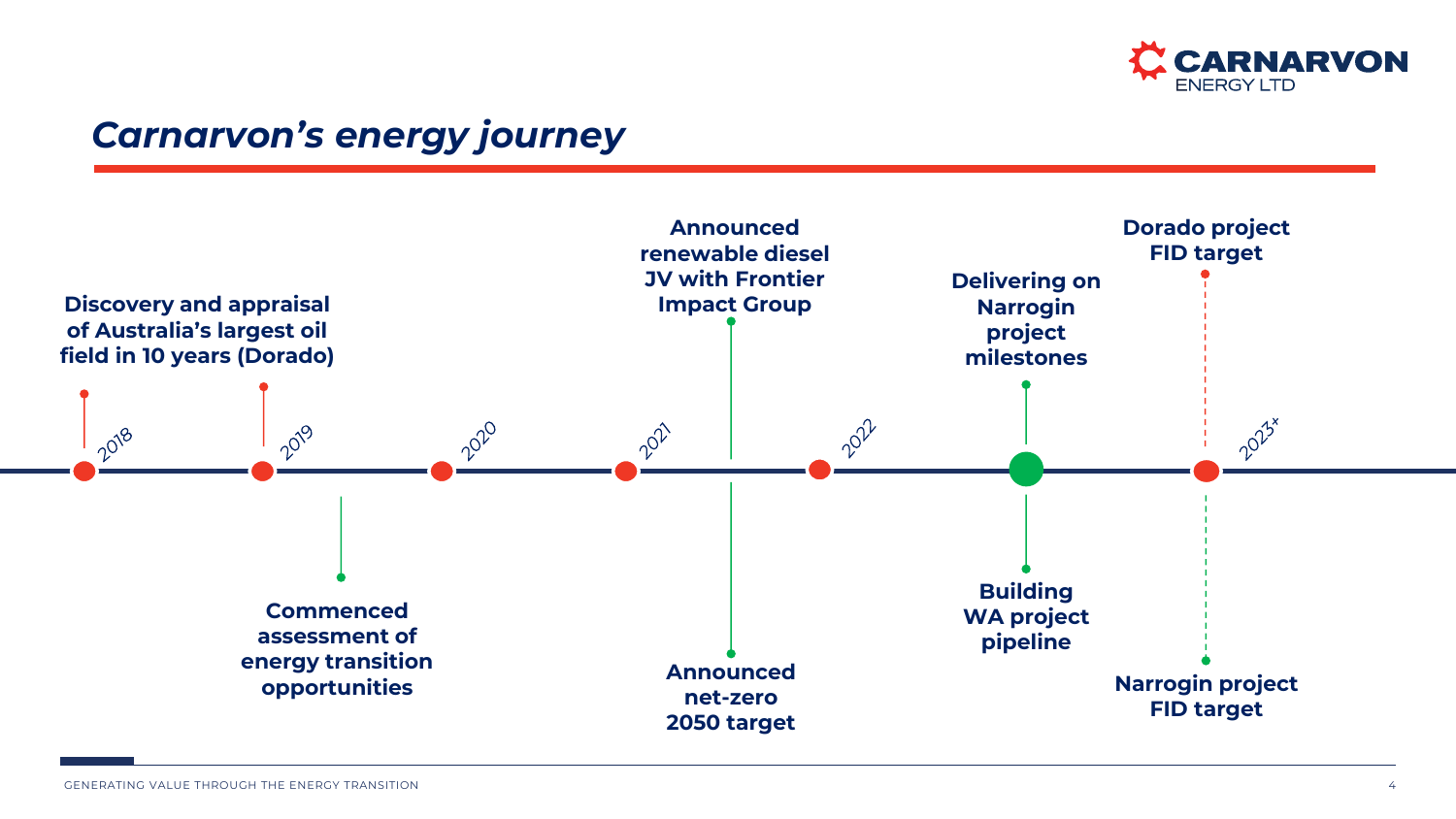

### *Carnarvon's biofuels vision – 500 million litres p.a.<sup>1</sup> by 2030*

#### **To be leader in renewable biofuels in Australia**

- $\triangleright$  Capital investment of around \$3 billion
- ➢ Potential funding contribution from Dorado and Pavo free cash flows
- ➢ New sites centered around feedstock hubs and regional communities
- ➢ Aspirations in sustainable aviation fuel production & battery graphene

Carnarvon Energy's Future Production Mix





*<sup>1</sup> on a gross basis*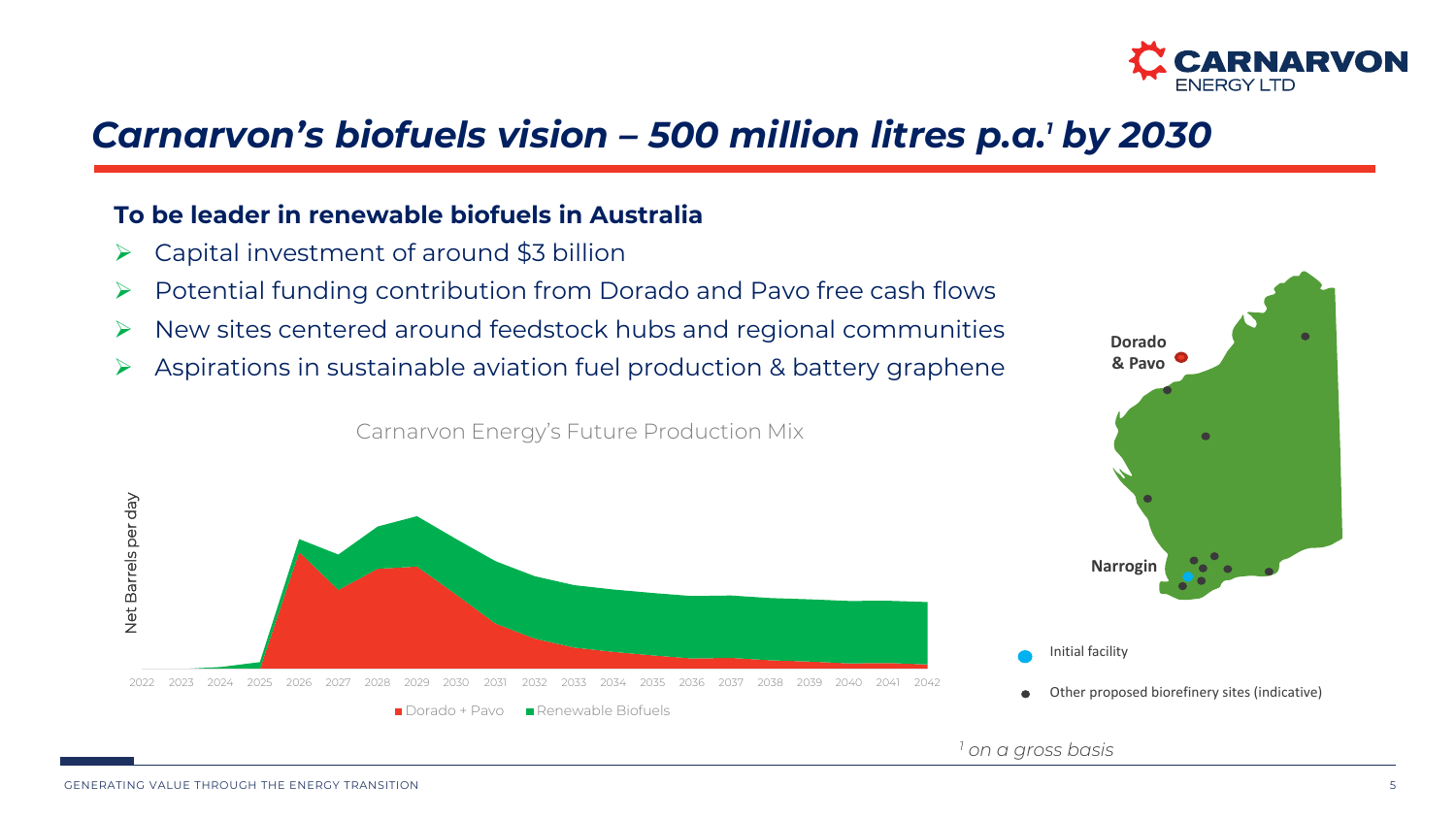

### *First project to be located in the Shire of Narrogin (WA)*

- ➢ **Funded to FID** (target H2, 2022) with Carnarvon seed capital investment
- **Large 65ha site** in Shire of Narrogin selected
- ➢ **Received \$2m grant** from the WA State Government's Clean Energy Future Fund
- **Engineering** advanced with Technip Energies
- **Development approvals** underway
- **Fuel tested** to Australian diesel standards. Already meets US and European diesel standards
- **Significant interest** from companies in the mining, construction and power generation sectors
- ➢ **Additional value** in biochar and wood vinegar to improve soil health and soil carbon
- **First production** targeted for H2, 2023



*3D Model of proposed Narrogin biorefinery*

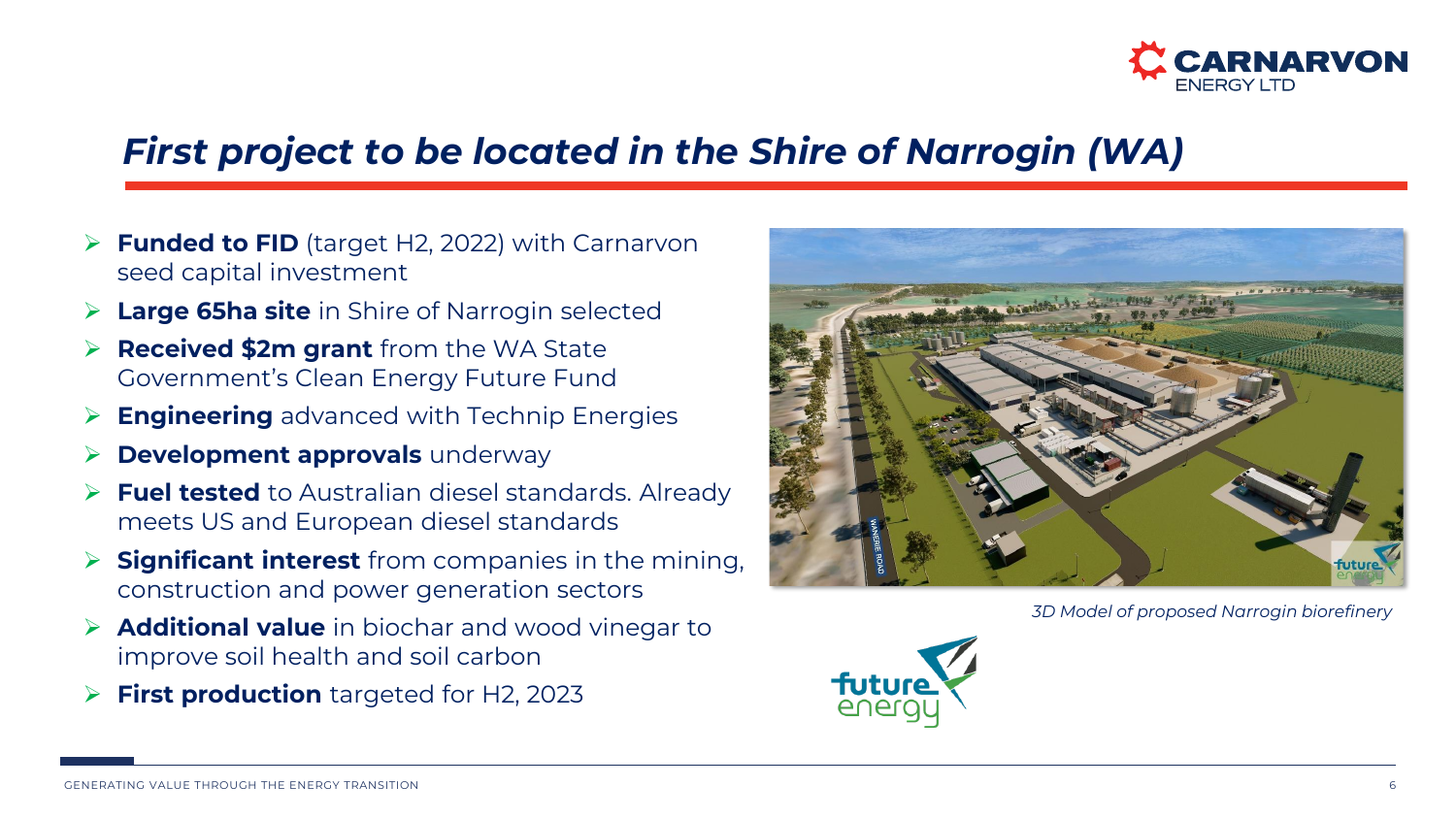

### *Renewable fuel production from sustainable feedstocks*

#### **The aim is to produce renewable fuel that works in collaboration with land regeneration**

#### **Sustainable feedstock**

- ➢ Focus is on waste materials
	- ➢ Otherwise be burned or used for lower value economic outcomes such as export
- $\triangleright$  New plantings which support the regeneration of land, eg oil mallee in areas of salinity
	- $\triangleright$  Opportunity to adopt an integrated farm approach

#### **Supporting a circular economy**

- $\triangleright$  Biochar and wood vinegar also produced from the facility
- These products can be used on the land to help improve soil health
- ➢ They can also increase soil carbon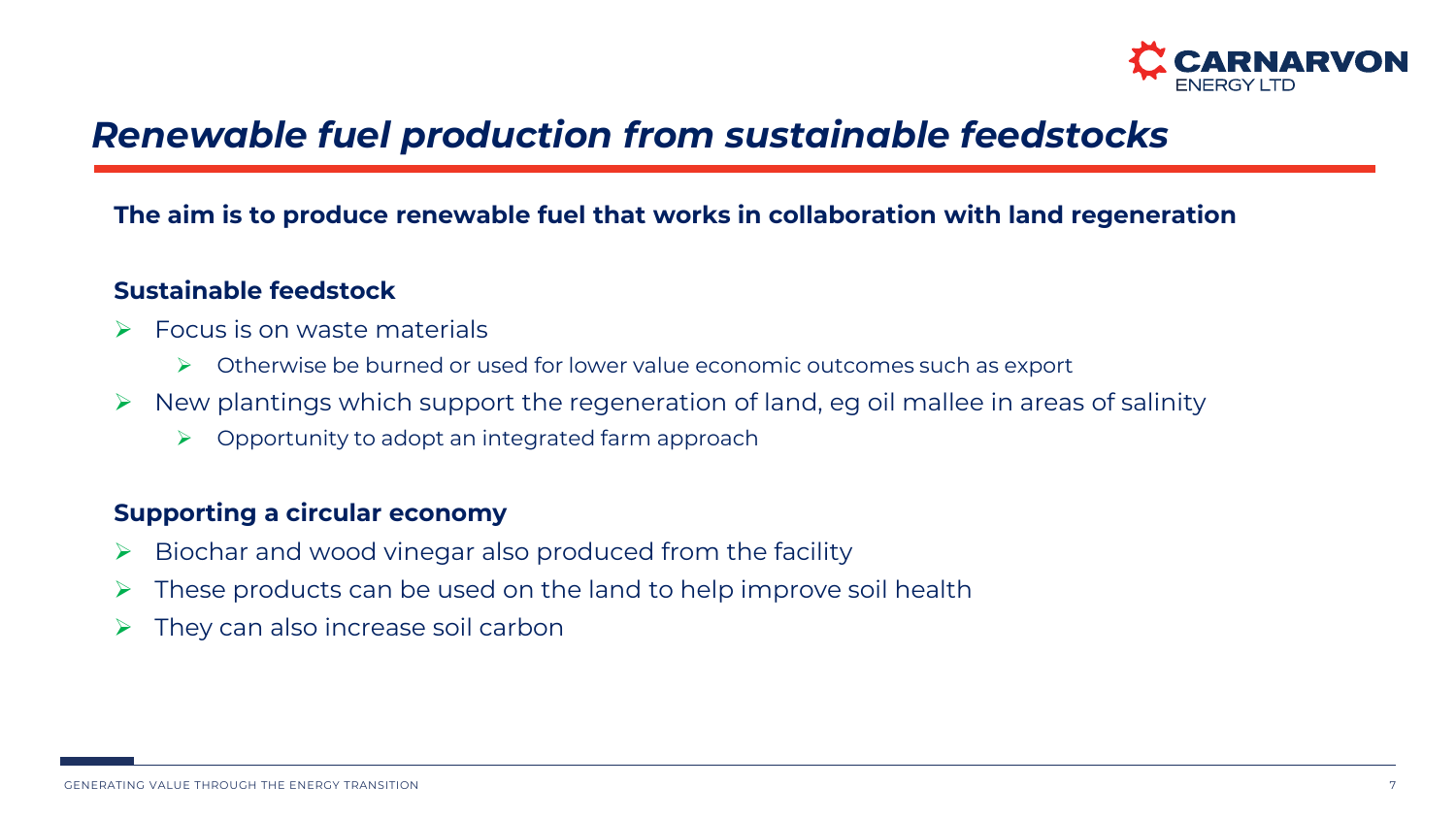

### *Challenges and opportunities*

- ➢ **Reliable domestic fuel security** Australia is a net fuel importer and exposed to fluctuations in the international oil price. Local renewable diesel production will contribute to mitigating this risk
- ➢ **Affordable fuel** under-investment in new oil supplies globally is expected to make direct substitutes like renewable diesel more economically attractive
- **Lowering emissions** renewable diesel has a lower carbon intensity than conventional diesel, making it attractive in hard to abate sectors such as mining, construction, logistics and remote power generation
- ➢ **Sector support**  Australian Government support is critical to scaling local biorefining capability. Strong biofuels policies in the US and EU have driven investment in conventional and advanced biofuels, and accelerated industry growth